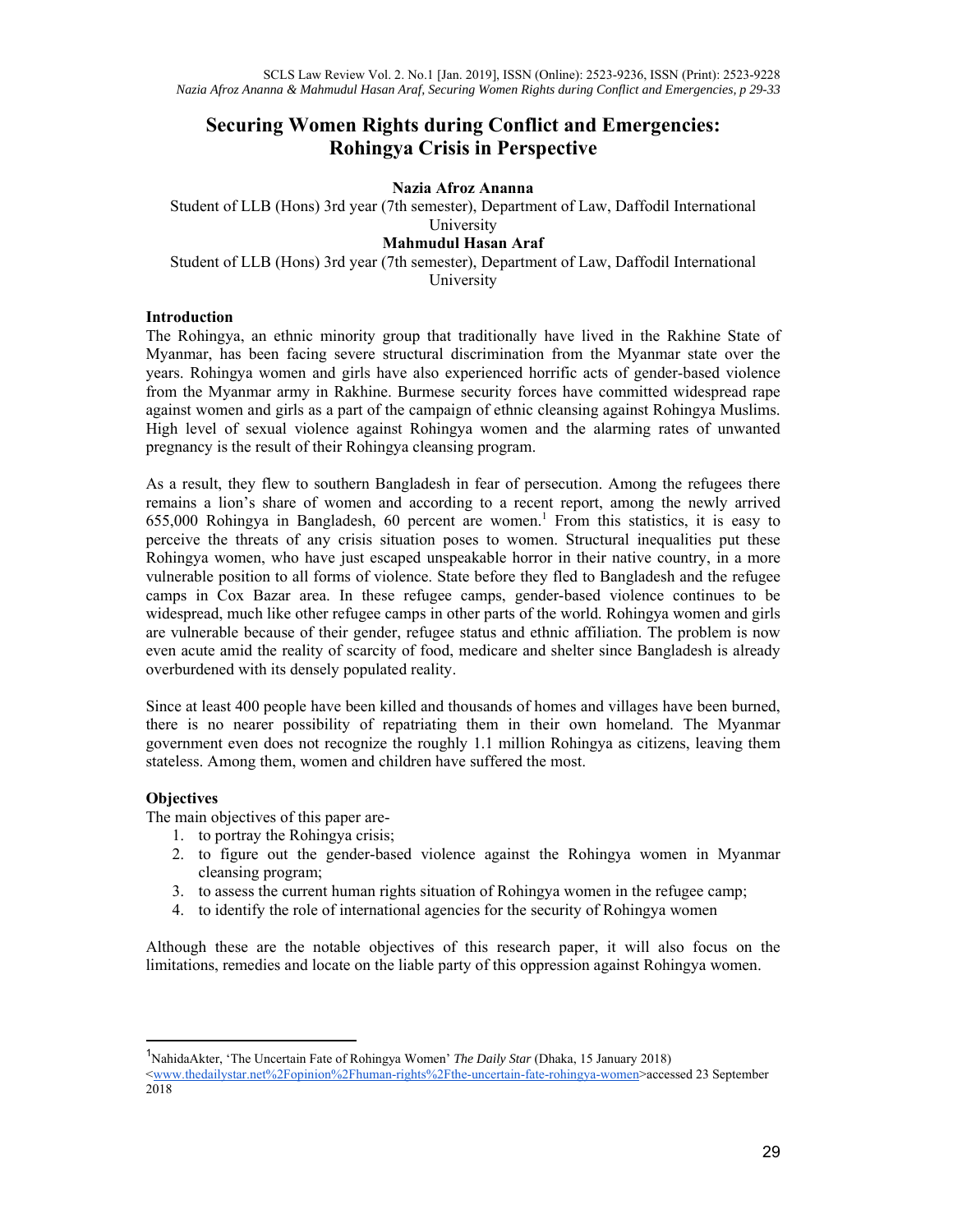### **The Tale of the Rohingya Crisis**

The Rohingya are a largely Muslim ethnic minority in Myanmar, who are currently at the center of a humanitarian catastrophe. But the Myanmar government won't even use the word "Rohingya," let alone admit they're being persecuted. Instead, the government calls them Bengalis, foreigners, or worse, terrorists. This difference between these two terms; Rohingya and Bengali—is crucial to understanding the crisis unfolding in Myanmar, where more than 500,000 Rohingya have recently fled following a government crackdown and which has been called a "textbook example" of ethnic cleansing by the top United Nations human rights official.<sup>2</sup> Many of those ended up sheltering in makeshift camps in Bangladesh, telling tales of the killings, rape, and massacres. For centuries, Rohingya are oppressed by Myanmar military for the ethnic cleansing program and women have faced a high level of oppression in particular. Such extreme violation of human rights has pushed them to flee from Myanmar.

#### **Gender-based Violence against the Rohingya Women**

Myanmar Army has committed widespread and systematic sexual violence against women and girls as part of their ethnic cleansing project. Human Rights Watch report found that the actions of the Burmese military, border police and other militias amount are tantamount to be regarded as the heinous crimes against humanity under international law. If we look back on the past events of Rohingya crisis, it can be noticed that in the two weeks immediately preceding the crisis, the lead UN agency on sexual and gender-based violence (UNFPA), provided services to 3500 Rohingya refugee women who had been sexually assaulted. While it is particularly difficult to gather largescale data on sexual violence in emergencies, we know that only 7% of women subjected to sexual violence during the conflict in East Timor and only 6% of rape victims during the Rwandan genocide sought medical treatment. Given that data, we can assume the women and girls in this current conflict who have been treated for sexual assault are not only the tip of the iceberg, but if they represent just 6% of victims then we can extrapolate that more than 58,000 women and girls have in fact become victims to this systematic form of assault. Around 90% of the survivors of sexual violence treated by MSF were attacked after 25 August. Data shows 50% of survivors are under the age of 18, including several under the age of  $10<sup>3</sup>$ 

#### **Current Situation of Rohingya Women in Refugee Camp**

During the flight of Rohingya Women towards Bangladesh, they are often exposed to acts of violence and exploitation from armed gangs, boarder's guards, soldiers and warlords. This pattern of sexual violence often continues in refugee camps also. In some of these situations, it seems that the women took a conscious decision acting to ensure their own survival and, often, the survival of their families. The women themselves coined the term 'survival sex', and the use of words suggests that the women performed this under pressure to survive, rather than as a free choice. Regardless of motivation and benefits, women did not find this a desirable situation.<sup>4</sup> Through this, Rohingya woman gets the victim of human trafficking and they become a victim of sexual harassment.

### **Determining the Human Rights violation**

 $\overline{a}$ 

At the individual level when we are entitled to our human rights, we should also respect the human rights of others despite being their sex, race, caste or religion. Since the Universal Declaration of Human Rights (UDHR) was adopted in 1948, human rights have become codified in international, regional and national legal systems. Human rights law obliges States to do certain

<sup>&</sup>lt;sup>2</sup>AamnaMohsin, 'A brief history of the word "Rohingya" at the heart of a humanitarian crisis' (The Quartz 3 October 2017) <https://qz.com/1092313/a-brief-history-of-the-word-rohingya-at-the-heart-of-a-humanitarian-crisis> (Last accessed 24 September 2017)

<sup>&</sup>lt;sup>3</sup>Susan Hutchinson, 'An unconscionable truth: how Rohingya women are being used as weapons of war' (Broad Agenda Blog, 22 January 2018) <http://www.broadagenda.com.au/home/rohingya-crisis-the-hidden-truth-aboutwomen-as-weapons-of-war/> accessed 22 September 2018

<sup>&</sup>lt;sup>4</sup> Linda Nordby, 'Gender-based violence in the refugee camps in Cox Bazar -A case study of Rohingya women's and girls' exposure to gender-based violence' Uppsala Universitet Research Paper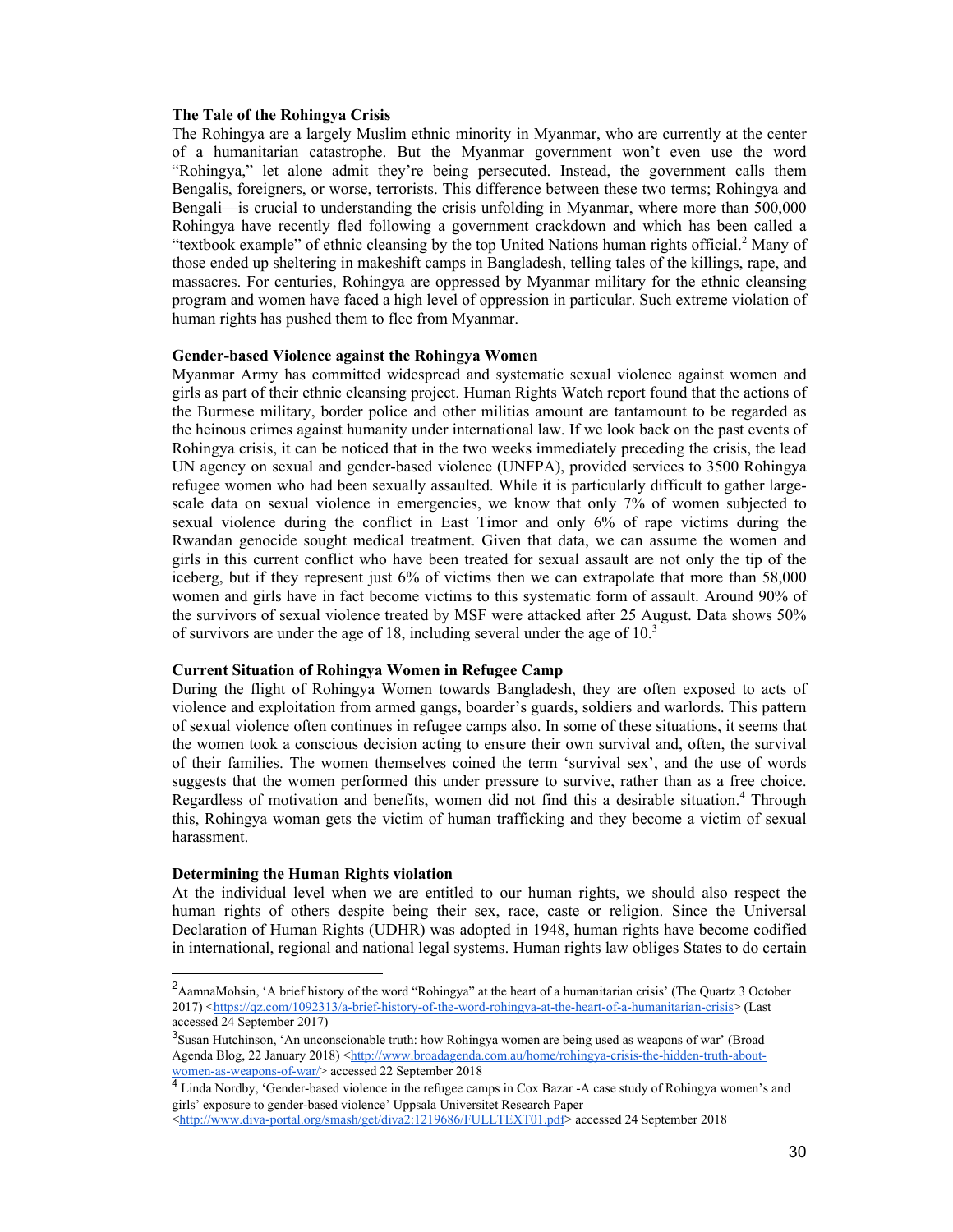things and to refrain from doing others<sup>5</sup>. For example, States have an obligation to provide every individual with the right to life, the prohibition of torture, Right to liberty and. Security, Prohibition on discrimination. However, in practice, these rights are violated against Rohingya women by oppressing them in multiple ways, especially by sexual torture including rape.

#### **International recognition for securing Women's Right**

Gender equality and women's rights are key elements in the UDHR. Yet it was later recognized that certain rights are specific to women, or need to be emphasized in the case of women. These rights are outlined in subsequent international and regional instruments, the most important of which is the Convention on the Elimination of All Forms of Discrimination against Women. For this, CEDAW was adopted in 1979 and entered into force two years later. It defines the right of women to be free from all forms of discrimination and sets out core principles to protect this right. It also establishes an agenda for national action to end discrimination and provides the basis for achieving equality between men and women. It does so by affirming women's equal access to  $$ and equal opportunities in – political and public life as well as education, health, and employment. CEDAW is the only human rights treaty that affirms the reproductive rights of women. By February 2010, CEDAW had been ratified by 186 States – more than most other international treaties. The Optional Protocol to CEDAW, which entered into force in December 2000, lays out procedures for individual complaints on alleged violations of the Convention by States parties. It also establishes a procedure that allows the Committee that monitors implementation of the Convention to conduct inquiries into serious and systematic abuses of women's human rights in countries. By February 2010, the Protocol had been ratified by 99 States. It needs to mention that Myanmar is also a party of CEDAW. But they are violating their oath under this convention.

Discrimination against women is thus detrimental not only to women themselves but also to the next generation. Protecting women's rights is important in itself. But it also tends to reap benefits for their children. Advocating for women's rights has been essential to advancing the situation of women worldwide. The same holds true for the promotion of children's rights and improvements in their ability to survive and thrive. However, if the rights of women and children are considered together, they can reinforce each other and make mutually supportive demands on society.

According to Human Rights Watch', The UN and member countries should tackle problems that women in armed conflict endure around the world and enable political participation, improve services for the rape victim. "The Security Council and governments are better informed than ever about the horrors inflicted on women and girls in armed conflict, but they still drag their feet on the most basic actions to help," said Sarah Taylor, women, peace, and security advocate at Human Rights Watch. The UN is 15 years late making good on commitments to condemn these abuses, include women at negotiating tables, protect victims of violence, and punish those responsible.

In armed conflicts, women and girls face multiple cases of abuse, including conflict-related sexual violence. Despite commitments from governments and the UN, prevention efforts and access to services remain extremely weak, and in some cases, non-existent.

The trauma that rape survivors face gets compounded during the armed conflict when they don't have access to medical care, counseling, emergency contraception, and safe shelter, The UN and governments should move past wringing their hands at violence against women and girls, and make their protection and access to services a priority in their responses to conflict.

Women and girls, who suffer rights abuses in armed conflicts, including sexual violence, face tremendous barriers in obtaining redress. The UN and governments should ensure comprehensive,

-

<sup>5</sup> Universal Declaration of Human Rights 1948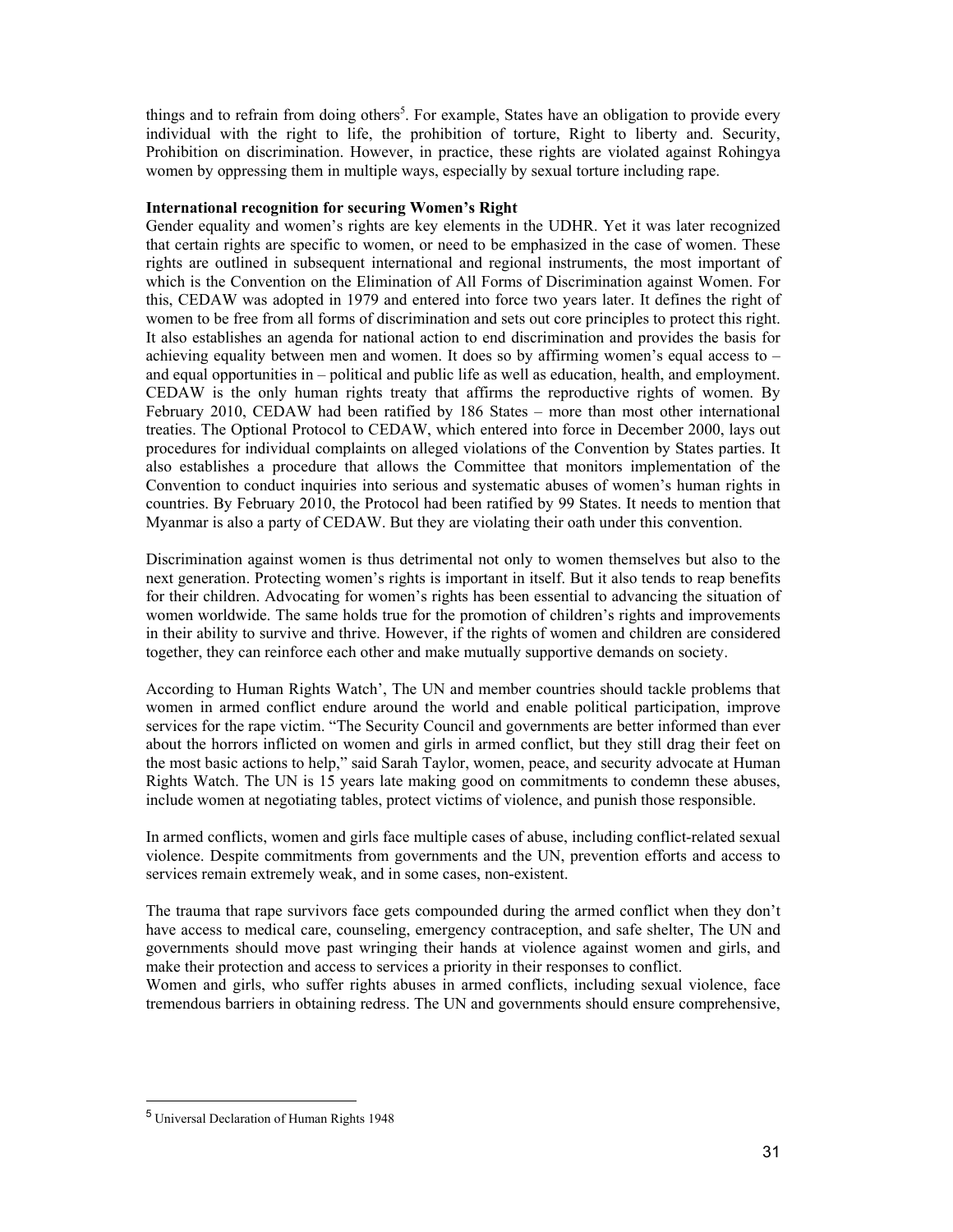credible, and impartial investigations into sexual and gender-based violence and fairly prosecute those responsible.<sup>6</sup>

Again, in The Geneva Convention 1949, the common article 3 states that-

In the case of armed conflict not of an international character occurring in the territory of one of the High Contracting Parties, each Party to the conflict shall be bound to apply, as a minimum, few provisions. Persons taking no active part in the hostilities, including members of armed forces who have laid down their arms and those placed hors de combat by sickness, wounds, detention, or any other cause, shall in all circumstances be treated humanely, without any adverse distinction founded on race, color, religion or faith, sex, birth or wealth, or any other similar criteria. To this end, the following acts are and shall remain prohibited, inter alia, violence to life and person, in particular, murder of all kinds, mutilation, cruel treatment and torture, outrages upon personal dignity, in particular, humiliating and degrading treatment. Despite there are so many laws, Myanmar Government keeps continuing the violation of human rights of the Rohingya people. So, it is essential to defend the human rights of these people.

## **The Role of International Agencies for the Security of Rohingya Women**

Gender equality and women's rights are key elements in the Universal Declaration of Human Rights. Also, CEDAW has established an agenda for national action to end discrimination and provides the basis for achieving equality between men and women.

International Agencies are trying to pursue Development Goals. Those cannot be ensured without active gender parity. Strengthening gender equality and women's empowerment in fragile situations is critical for achieving sustainable peace and the Sustainable Development Goals (SDGs). Gender inequality, conflict, and fragility are key challenges to sustainable development and they are inextricably linked: women's active participation in conflict resolution contributes to peace and resilience, while unequal gender relations can drive conflict and violence.<sup>7</sup>

The OECD-DAC Network on Gender Equality (GENDERNET) and the International Network on Conflict and Fragility (INCAF), assesses that donors can improve the quality of their programming in fragile situations by directed toward addressing underlying social norms and gender relations in fragile situations, and supporting women's role as active agents in peace building and state building.<sup>8</sup>

Thus the donor agencies should focus on women and girl and their vulnerability in particular to ensure a safer protection regime. Since the women are central to human rights activities, a right based approach should work here to ameliorate the situation.

#### **Who shall be held liable?**

 $\overline{a}$ 

Under international law, an individual can be held criminally responsible for when a state or military commits genocide, war crimes or crimes against humanity. Rights groups have called for an independent investigation of abuses by all parties, including ARSA. Many believe the government and the military should be held responsible.

<sup>6</sup> Human Rights Watch, 'UN: Act to Empower Women in Conflicts Enable Political Participation, Improve Services for Rape Victims' (New York 31 July 2015)<https://www.hrw.org/news/2015/07/31/un-act-empower-womenconflicts>(Last accessed on 23 September 2018)

<sup>7</sup> OECD, *Gender Equality and Women's Empowerment in Fragile and Conflict Affected Situations: A Review of Donor Support*, OECD Development Policy Papers, October 2017 No.8 <https://www.oecd.org/dac/conflict-fragilityresilience/docs/Gender\_equality\_in\_fragile\_situations\_2017.pdf>(Last accessed on 25 September 2018)

<sup>8</sup> OECD, *Gender Equality and Women's Empowerment in Fragile and Conflict Affected Situations: A Review of Donor Support*, OECD Development Policy Papers, October 2017 No.8 <Thttps://www.oecd.org/dac/conflict-fragilityresilience/docs/Gender\_equality\_in\_fragile\_situations\_2017.pdf> (Last accessed on 25 September 2018)